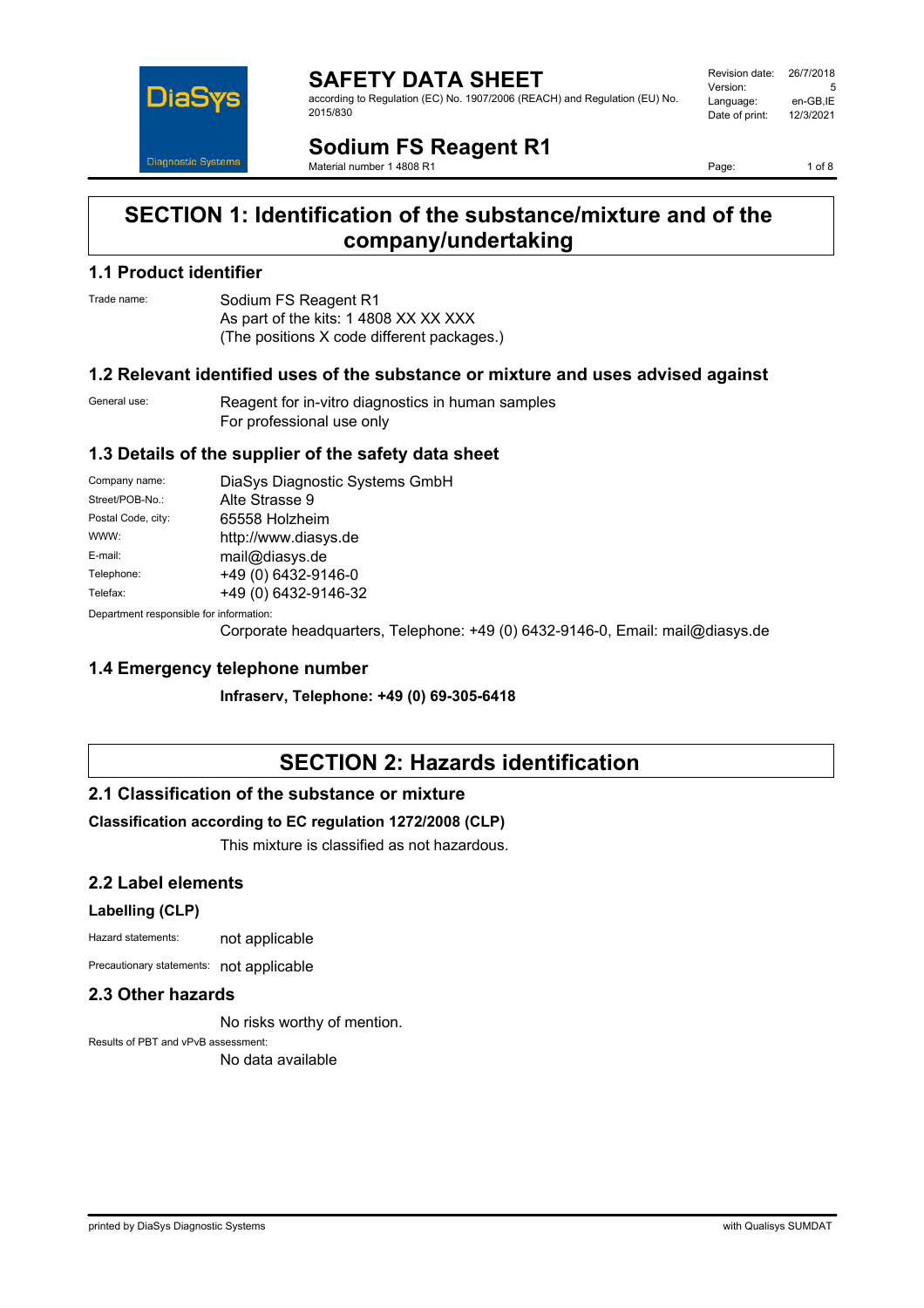

**SAFETY DATA SHEET** according to Regulation (EC) No. 1907/2006 (REACH) and Regulation (EU) No. 2015/830

| Revision date: | 26/7/2018 |
|----------------|-----------|
| Version:       | 5         |
| Language:      | en-GB.IE  |
| Date of print: | 12/3/2021 |
|                |           |

**Sodium FS Reagent R1** Material number 1 4808 R1

Page: 2 of 8

# **SECTION 3: Composition / information on ingredients**

## 3.1 Substances: not applicable

## **3.2 Mixtures**

Chemical characterisation: Aqueous solution

Additional information: Preparation does not contain dangerous substances above limits that need to be mentioned in this section according to applicable EU-legislation.

# **SECTION 4: First aid measures**

#### **4.1 Description of first aid measures**

In case of inhalation: Provide fresh air. If you feel unwell, seek medical advice.

- Following skin contact: Change contaminated clothing. Remove residues with water. Seek medical attention if irritation persists.
- After eye contact: Immediately flush eyes with plenty of flowing water for 10 to 15 minutes holding eyelids apart. Remove contact lenses, if present and easy to do. Continue rinsing. In case of troubles or persistent symptoms, consult an opthalmologist.
- After swallowing: Rinse mouth and drink large quantities of water. If you feel unwell, seek medical advice. Never give anything by mouth to an unconscious person.

#### **4.2 Most important symptoms and effects, both acute and delayed**

May be harmful if swallowed, in contact with skin or if inhaled. Irritating to eyes and skin. Irritation of the mucous membrane. Irritating to respiratory system.

## **4.3 Indication of any immediate medical attention and special treatment needed**

Treat symptomatically.

# **SECTION 5: Firefighting measures**

#### **5.1 Extinguishing media**

Suitable extinguishing media:

Product is non-combustible. Extinguishing materials should therefore be selected according to surroundings.

#### **5.2 Special hazards arising from the substance or mixture**

Fires in the immediate vicinity may cause the development of dangerous vapours.

#### **5.3 Advice for firefighters**

Special protective equipment for firefighters:

Wear self-contained breathing apparatus.

Additional information: Hazchem-Code: -

Do not allow fire water to penetrate into surface or ground water.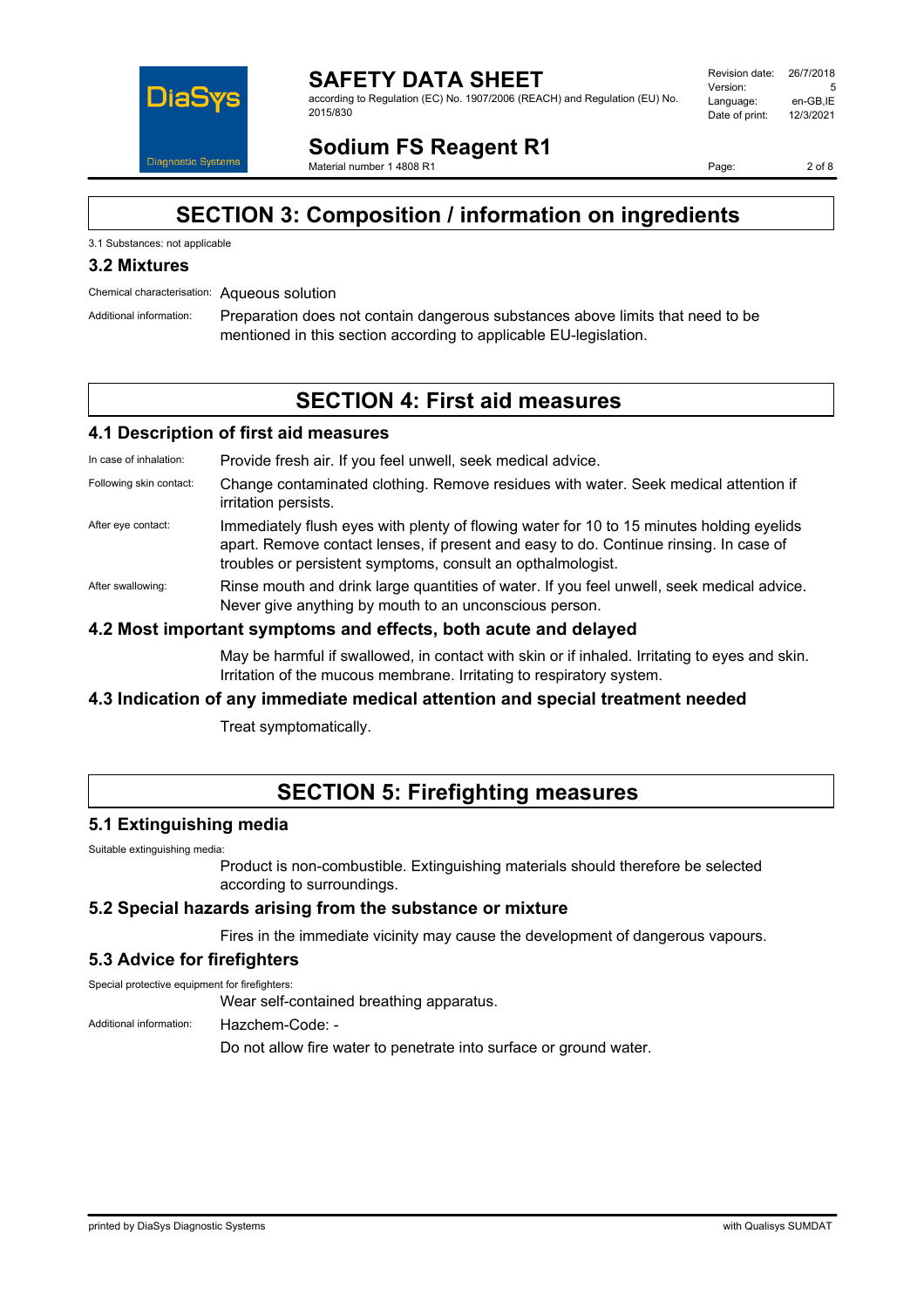

according to Regulation (EC) No. 1907/2006 (REACH) and Regulation (EU) No. 2015/830

| Revision date: | 26/7/2018 |
|----------------|-----------|
| Version:       | 5         |
| Language:      | en-GB.IE  |
| Date of print: | 12/3/2021 |
|                |           |

**Sodium FS Reagent R1** Material number 1 4808 R1

Page: 3 of 8

# **SECTION 6: Accidental release measures**

## **6.1 Personal precautions, protective equipment and emergency procedures**

Avoid contact with skin and eyes. Wear appropriate protective equipment. Provide adequate ventilation.

## **6.2 Environmental precautions**

Do not allow to penetrate into soil, waterbodies or drains.

#### **6.3 Methods and material for containment and cleaning up**

Soak up with absorbent materials such as sand, siliceus earth, acid- or universal binder. Store in special closed containers and dispose of according to ordinance. Wash spill area with plenty of water.

## **6.4 Reference to other sections**

Refer additionally to section 8 and 13.

# **SECTION 7: Handling and storage**

## **7.1 Precautions for safe handling**

Advices on safe handling: Provide adequate ventilation, and local exhaust as needed. Avoid contact with skin and eyes. Wear appropriate protective equipment. Keep all containers, equipment and working place clean. Wash hands before breaks and after work. When using do not eat, drink or smoke.

#### **7.2 Conditions for safe storage, including any incompatibilities**

Requirements for storerooms and containers:

Keep containers tightly closed and at a temperature between 2 °C and 8 °C. Protect from light.

Hints on joint storage: Do not store together with: acids, alkalis.

## **7.3 Specific end use(s)**

No information available.

# **SECTION 8: Exposure controls/personal protection**

#### **8.1 Control parameters**

Additional information: Contains no substances with occupational exposure limit values.

#### **8.2 Exposure controls**

Provide good ventilation and/or an exhaust system in the work area.

#### **Personal protection equipment**

#### **Occupational exposure controls**

Respiratory protection: If vapours form, use respiratory protection. Use filter type A (= against vapours of organic substances) according to EN 14387. Hand protection: Protective gloves according to EN 374. Glove material: Nitrile rubber - Breakthrough time: >480 min. Observe glove manufacturer's instructions concerning penetrability and breakthrough time.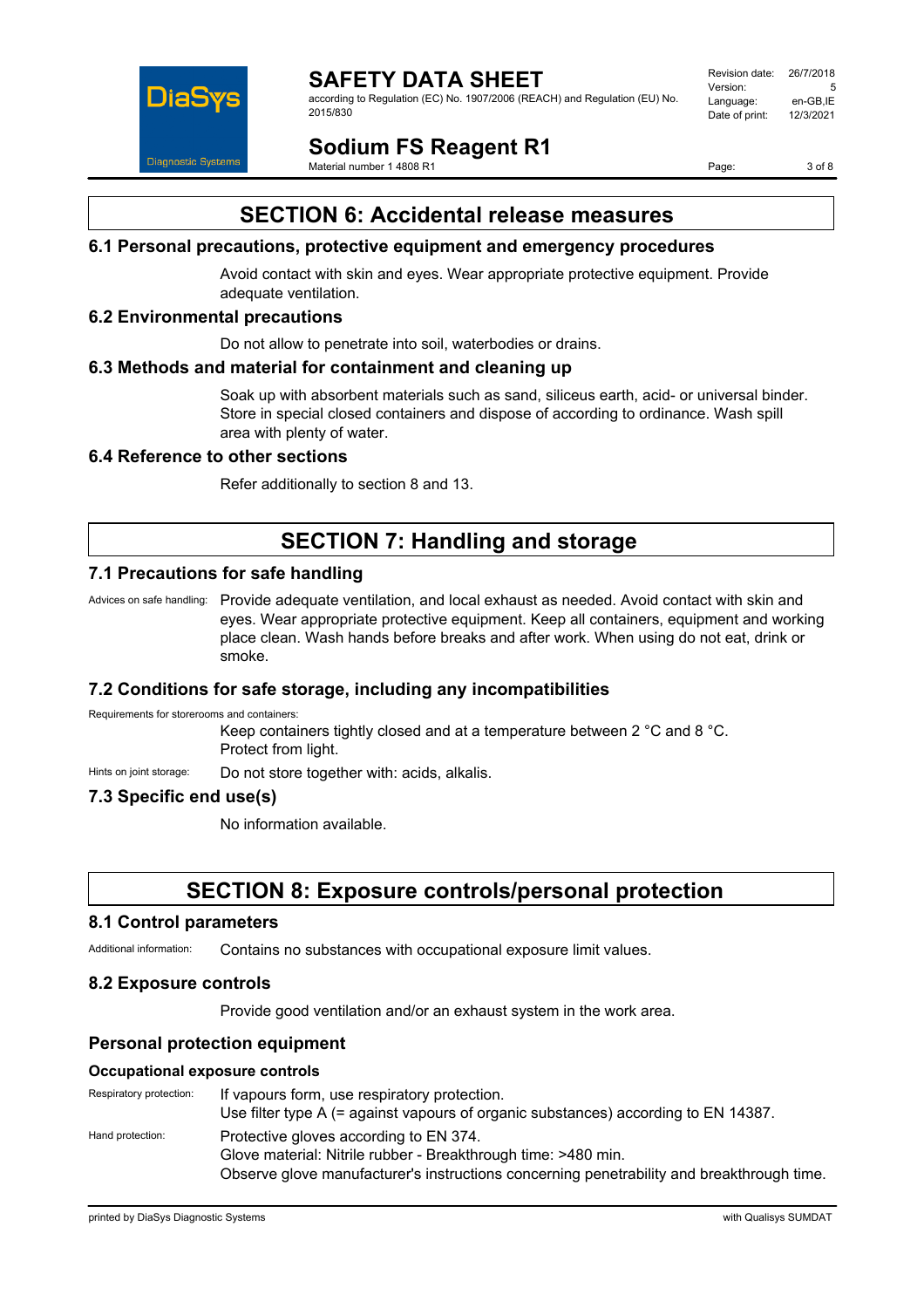

according to Regulation (EC) No. 1907/2006 (REACH) and Regulation (EU) No. 2015/830

| Revision date: | 26/7/2018 |
|----------------|-----------|
|                |           |
| Version:       | 5         |
| Language:      | en-GB.IE  |
| Date of print: | 12/3/2021 |
|                |           |

**Sodium FS Reagent R1** Material number 1 4808 R1

Page: 4 of 8

Eye protection: Tightly sealed goggles according to EN 166. Body protection: Wear suitable protective clothing.

General protection and hygiene measures: Change contaminated clothing. Avoid contact with skin and eyes. Wash hands before

breaks and after work. When using do not eat, drink or smoke.

# **SECTION 9: Physical and chemical properties**

## **9.1 Information on basic physical and chemical properties**

| Appearance:                              | Physical state at 20 °C and 101.3 kPa: liquid<br>Colour: clear, colourless to slightly yellowish |
|------------------------------------------|--------------------------------------------------------------------------------------------------|
| Odour:                                   | no characteristic odour                                                                          |
| Odour threshold:                         | No data available                                                                                |
| pH:                                      | 8.0                                                                                              |
| Melting point/freezing point:            | No data available                                                                                |
| Initial boiling point and boiling range: | No data available                                                                                |
| Flash point/flash point range:           | not combustible                                                                                  |
| Evaporation rate:                        | No data available                                                                                |
| Flammability:                            | No data available                                                                                |
| Explosion limits:                        | No data available                                                                                |
| Vapour pressure:                         | No data available                                                                                |
| Vapour density:                          | No data available                                                                                |
| Density:                                 | No data available                                                                                |
| Water solubility:                        | completely miscible                                                                              |
| Partition coefficient: n-octanol/water:  | No data available                                                                                |
| Auto-ignition temperature:               | No data available                                                                                |
| Decomposition temperature:               | No data available                                                                                |
| Viscosity, kinematic:                    | No data available                                                                                |
| Explosive properties:                    | No data available                                                                                |
| Oxidizing characteristics:               | No data available                                                                                |
| 9.2 Other information                    |                                                                                                  |

Additional information: No data available

# **SECTION 10: Stability and reactivity**

## **10.1 Reactivity**

refer to 10.3

## **10.2 Chemical stability**

Stable under recommended storage conditions.

## **10.3 Possibility of hazardous reactions**

No hazardous reactions known.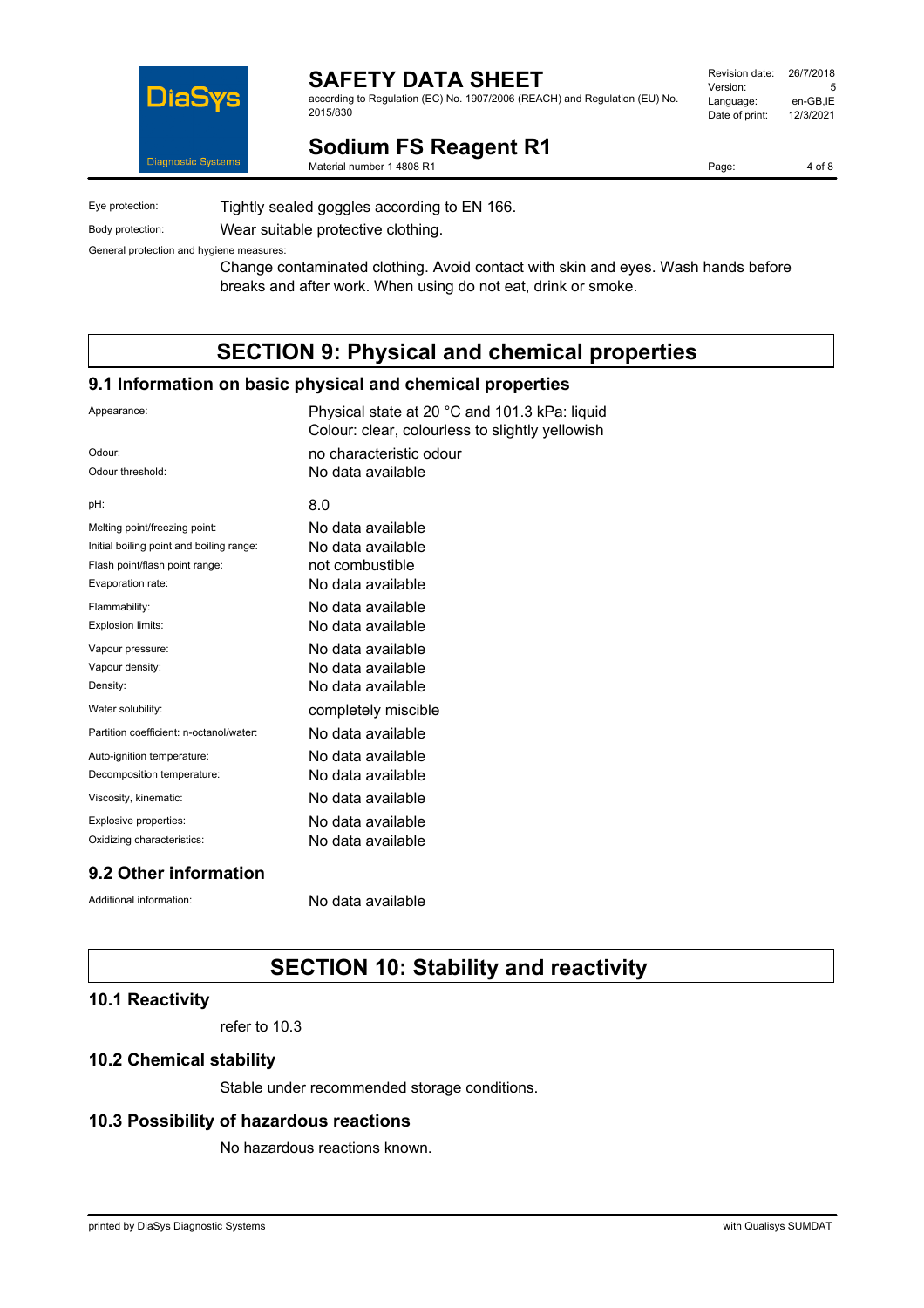

according to Regulation (EC) No. 1907/2006 (REACH) and Regulation (EU) No. 2015/830

| Revision date: | 26/7/2018 |
|----------------|-----------|
| Version:       | 5         |
| Language:      | en-GB,IE  |
| Date of print: | 12/3/2021 |
|                |           |

# **Sodium FS Reagent R1**

Material number 1 4808 R1

Page: 5 of 8

**10.4 Conditions to avoid**

Protect against heat /sun rays.

#### **10.5 Incompatible materials**

Acids, alkalis

#### **10.6 Hazardous decomposition products**

No hazardous decomposition products when regulations for storage and handling are observed.

Thermal decomposition: No data available

# **SECTION 11: Toxicological information**

#### **11.1 Information on toxicological effects**

Toxicological effects: The statements are derived from the properties of the single components. No toxicological data is available for the product as such.

Acute toxicity (oral): Lack of data.

May be harmful if swallowed.

Acute toxicity (dermal): Lack of data. May be harmful in contact with skin.

Acute toxicity (inhalative): Lack of data.

May be harmful if inhaled.

Skin corrosion/irritation: Lack of data.

May cause irritations.

Serious eye damage/irritation: Lack of data.

May cause irritations.

Sensitisation to the respiratory tract: Lack of data.

Skin sensitisation: Lack of data.

Germ cell mutagenicity/Genotoxicity: Lack of data.

Carcinogenicity: Lack of data.

Reproductive toxicity: Lack of data.

Effects on or via lactation: Lack of data.

Specific target organ toxicity (single exposure): Lack of data.

May cause irritations. Irritation of the mucous membrane.

Specific target organ toxicity (repeated exposure): Lack of data.

Aspiration hazard: Lack of data.

# **SECTION 12: Ecological information**

#### **12.1 Toxicity**

Further details: No data available

## **12.2 Persistence and degradability**

Further details: No data available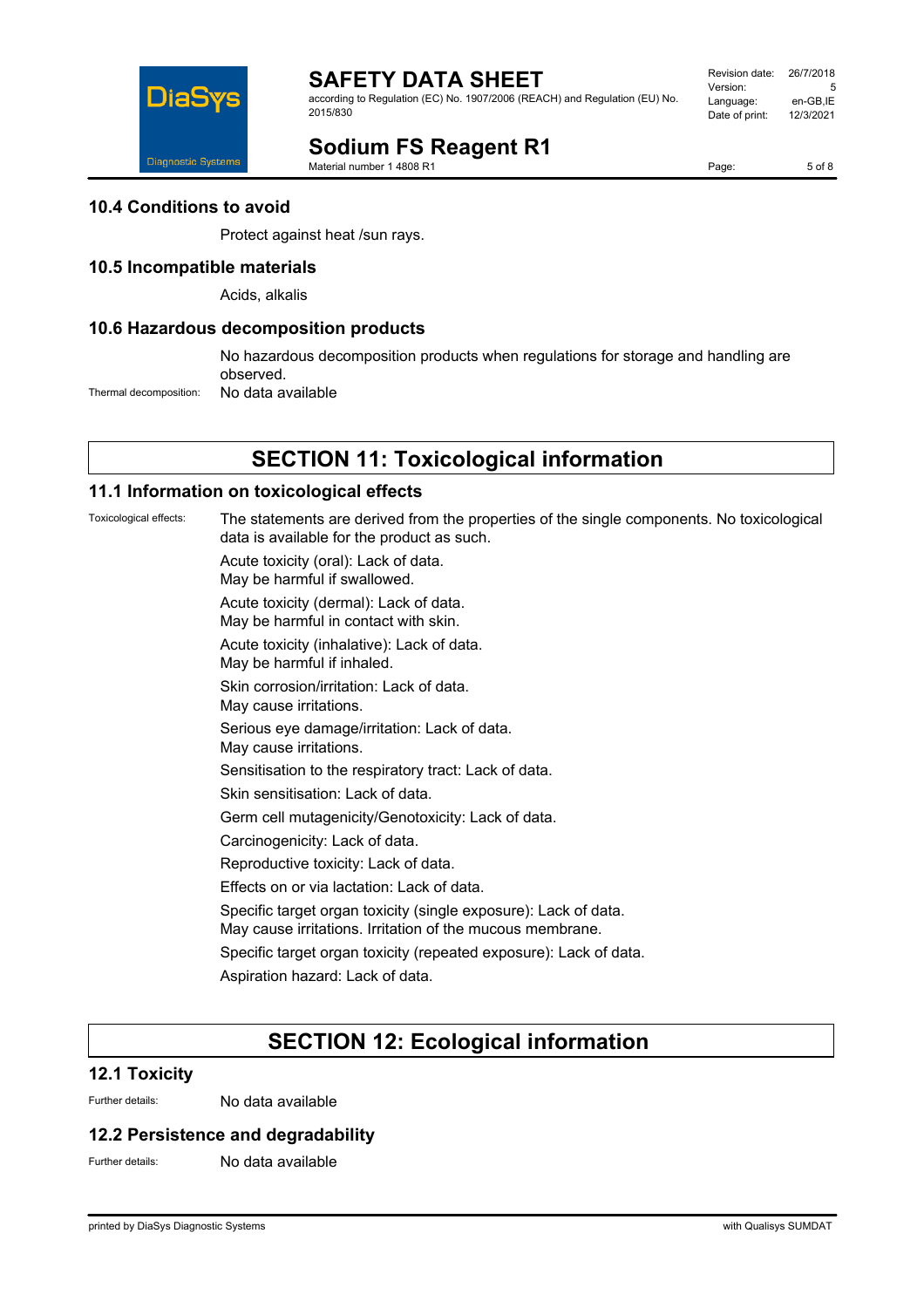

according to Regulation (EC) No. 1907/2006 (REACH) and Regulation (EU) No. 2015/830

| Revision date: | 26/7/2018 |
|----------------|-----------|
| Version:       | 5         |
| Language:      | en-GB.IE  |
| Date of print: | 12/3/2021 |
|                |           |

# **Sodium FS Reagent R1**

Material number 1 4808 R1

Page: 6 of 8

## **12.3 Bioaccumulative potential**

Partition coefficient: n-octanol/water:

No data available

## **12.4 Mobility in soil**

No data available

## **12.5 Results of PBT and vPvB assessment**

No data available

#### **12.6 Other adverse effects**

General information: Do not allow to enter into ground-water, surface water or drains.

# **SECTION 13: Disposal considerations**

## **13.1 Waste treatment methods**

## **Product**

| Waste key number: | 16 05 06 <sup>*</sup> = Laboratory chemicals, consisting of or containing hazardous substances,<br>including mixtures of laboratory chemicals.<br>* = Evidence for disposal must be provided. |
|-------------------|-----------------------------------------------------------------------------------------------------------------------------------------------------------------------------------------------|
| Recommendation:   | Special waste. Dispose of waste according to applicable legislation.                                                                                                                          |
| Package           |                                                                                                                                                                                               |
| Waste key number: | $150102 =$ Plastic packaging                                                                                                                                                                  |
| Recommendation:   | Dispose of waste according to applicable legislation.                                                                                                                                         |

Non-contaminated packages may be recycled.

# **SECTION 14: Transport information**

## **14.1 UN number**

ADR/RID, IMDG, IATA-DGR:

not applicable

#### **14.2 UN proper shipping name**

ADR/RID, IMDG, IATA-DGR:

Not restricted

## **14.3 Transport hazard class(es)**

ADR/RID, IMDG, IATA-DGR:

not applicable

## **14.4 Packing group**

ADR/RID, IMDG, IATA-DGR:

not applicable

#### **14.5 Environmental hazards**

Marine pollutant: no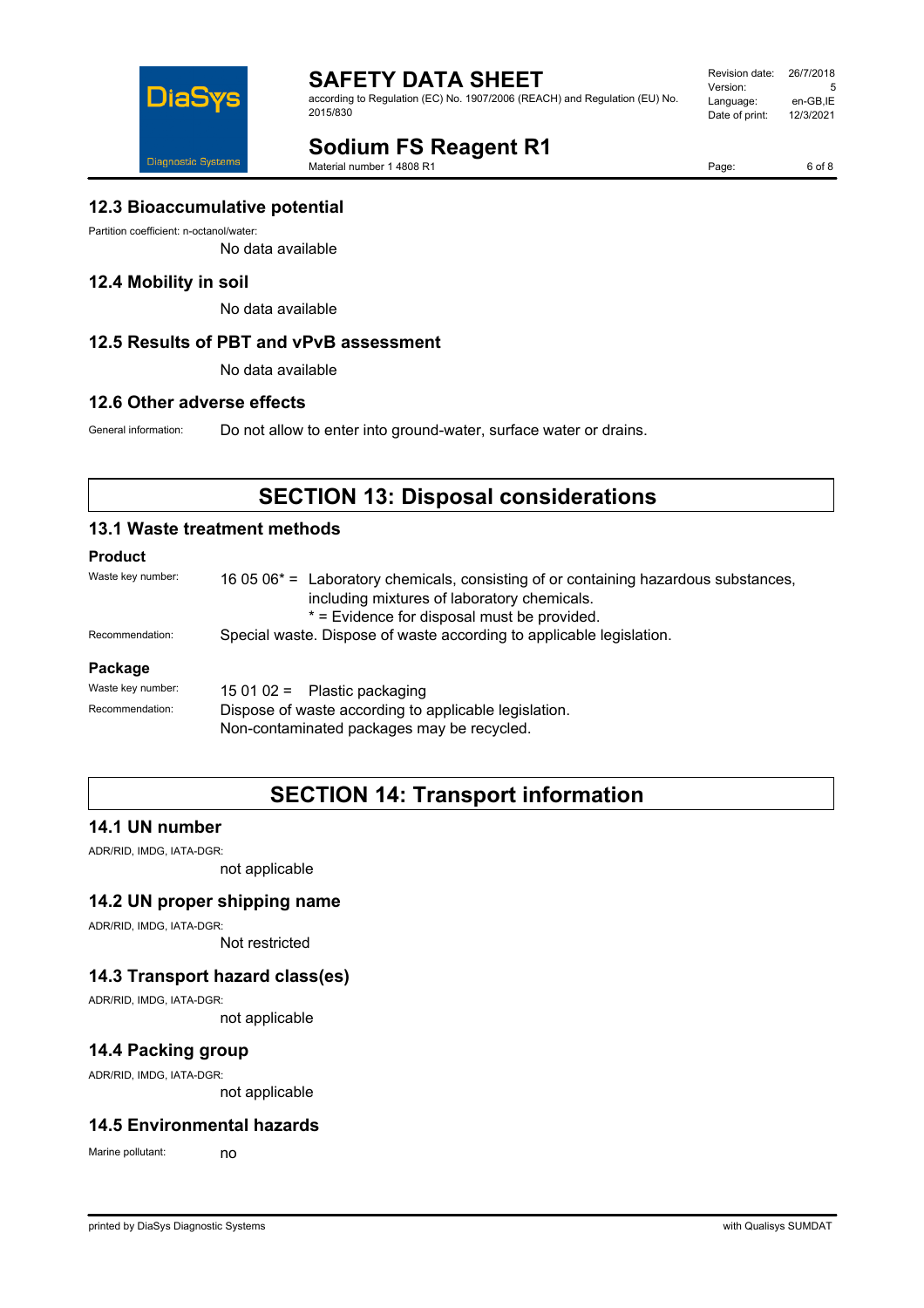

Revision date: 26/7/2018 Version: 5 Language: en-GB,IE<br>Date of print: 12/3/2021 Date of print:

# DiaS Diagnostic Systems

**Sodium FS Reagent R1**

Material number 1 4808 R1

Page: 7 of 8

# **14.6 Special precautions for user**

No dangerous good in sense of these transport regulations.

# **14.7 Transport in bulk according to Annex II of Marpol and the IBC Code**

No data available

# **SECTION 15: Regulatory information**

# **15.1 Safety, health and environmental regulations/legislation specific for the substance or mixture**

**National regulations - Great Britain**

Hazchem-Code:

No data available

## **15.2 Chemical Safety Assessment**

For this mixture a chemical safety assessment is not required.

# **SECTION 16: Other information**

## **Further information**

Abbreviations and acronyms:

ADN: European Agreement concerning the International Carriage of Dangerous Goods by Inland Waterways ADR: European Agreement concerning the International Carriage of Dangerous Goods by Road AS/NZS: Australian Standards/New Zealand Standards CAS: Chemical Abstracts Service CFR: Code of Federal Regulations CLP: Classification, Labelling and Packaging DMEL: Derived minimal effect level DNEL: Derived no-effect level EC: European Community EN: European Standard EU: European Union IATA: International Air Transport Association IBC Code: International Code for the Construction and Equipment of Ships carrying Dangerous Chemicals in Bulk IMDG Code: International Maritime Dangerous Goods Code MARPOL: Maritime Pollution: The International Convention for the Prevention of Pollution from Ships OSHA: Occupational Safety and Health Administration PBT: Persistent, bioaccumulative and toxic PNEC: Predicted no-effect concentration REACH: Registration, Evaluation, Authorisation and Restriction of Chemicals RID: Regulations Concerning the International Carriage of Dangerous Goods by Rail vPvB: Very persistent and very bioaccumulative Reason of change: General revision Date of first version: 27/8/2012